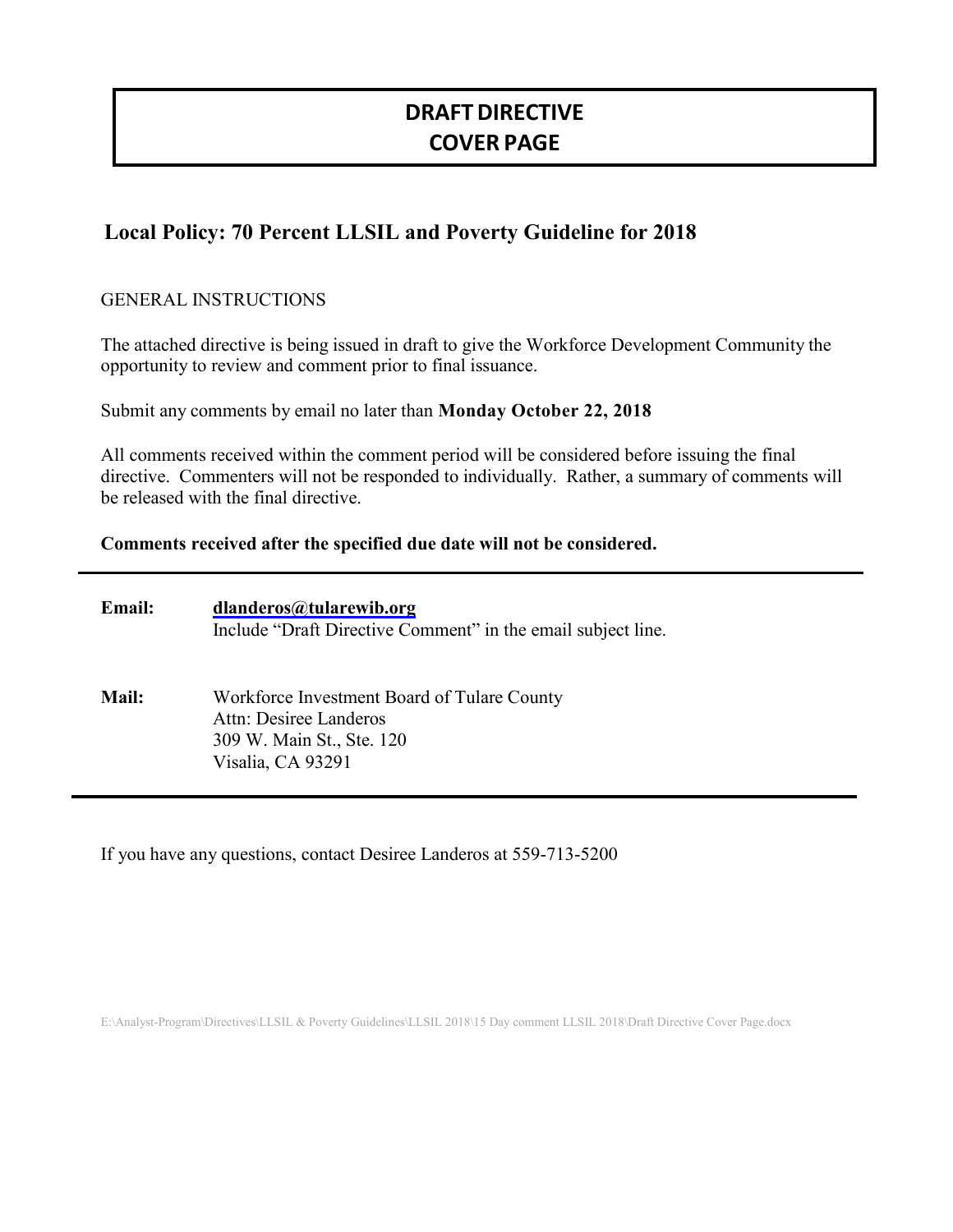| <b>WORKFORCE INVESTMENT BOARD OF TULARE COUNTY</b>      | DATE:<br><b>October 5, 2018</b>                                                      |  |
|---------------------------------------------------------|--------------------------------------------------------------------------------------|--|
| <b>WORKFORCE INNOVATION AND OPPORTUNITY ACT TITLE I</b> | <b>SUBJECT:</b><br><b>70 Percent LLSIL and Poverty</b><br><b>Guidelines for 2018</b> |  |

#### **WIB DIRECTIVE TUL 18-05**

**TO:** WIB STAFF AND WIB SERVICE PROVIDERS

**SUBJECT:** 70 Percent LLSIL and Poverty Guidelines for 2018

#### **EXECUTIVE SUMMARY**

This policy provides guidance and establishes the procedures regarding the 70 percent Lower Living Standard Income Level (LLSIL) for 2018 published by the U.S. Department of Labor (DOL) in the *Federal Register* on May 29, 2018. This policy also issues the 2018 poverty guidelines published by the U.S. Department of Health and Human Services (HHS) in the *Federal Register* on January 18, 2018.

This directive applies to all WIB Providers of Workforce Innovation and Opportunity Act (WIOA) Title I activities and services.

#### **REFERENCES**

- *Workforce Innovation and Opportunity Act* (WIOA) Sections 3(36), 127(b)(2)(C),  $132(b)(1)(B)(v)(IV)$ , and  $134(d)(1)(A)(x)$
- *Federal Register*, Volume 83, Number 103, "WIOA; LLSIL" (May 29, 2018)
- *Federal Register*, Volume 83, Number 12, "Annual Update of the HHS Poverty Guidelines" (January 18, 2018)
- *Employment Development Department of California, Workforce Services, WSD 18-04, August 31, 2017*

#### **(WIB)—IMPOSED REQUIREMENTS**

This directive contains no WIB-imposed requirements.

#### **FILING INSTRUCTIONS**

This directive supersedes WIB Directive TUL 17-07 dated September 13, 2017. Retain this directive until further notice.

#### **BACKGROUND**

The WIOA Section 3(36)(A) sets the critical Local Areas use in determining whether an individual is a lowincome individual. These criteria include two sets of data: the poverty guidelines, as published by HHS, and 70 percent of the LLSIL, as published by DOL. The Local Areas must use the higher of these two measures to establish low-income status for eligibility purposes of WIOA Title I programs.

The WIOA requires annual revisions to both sets of data. All Local Areas use the same poverty guidelines. However, the LLSIL identifies maximum qualifying income levels for residents in either of two broad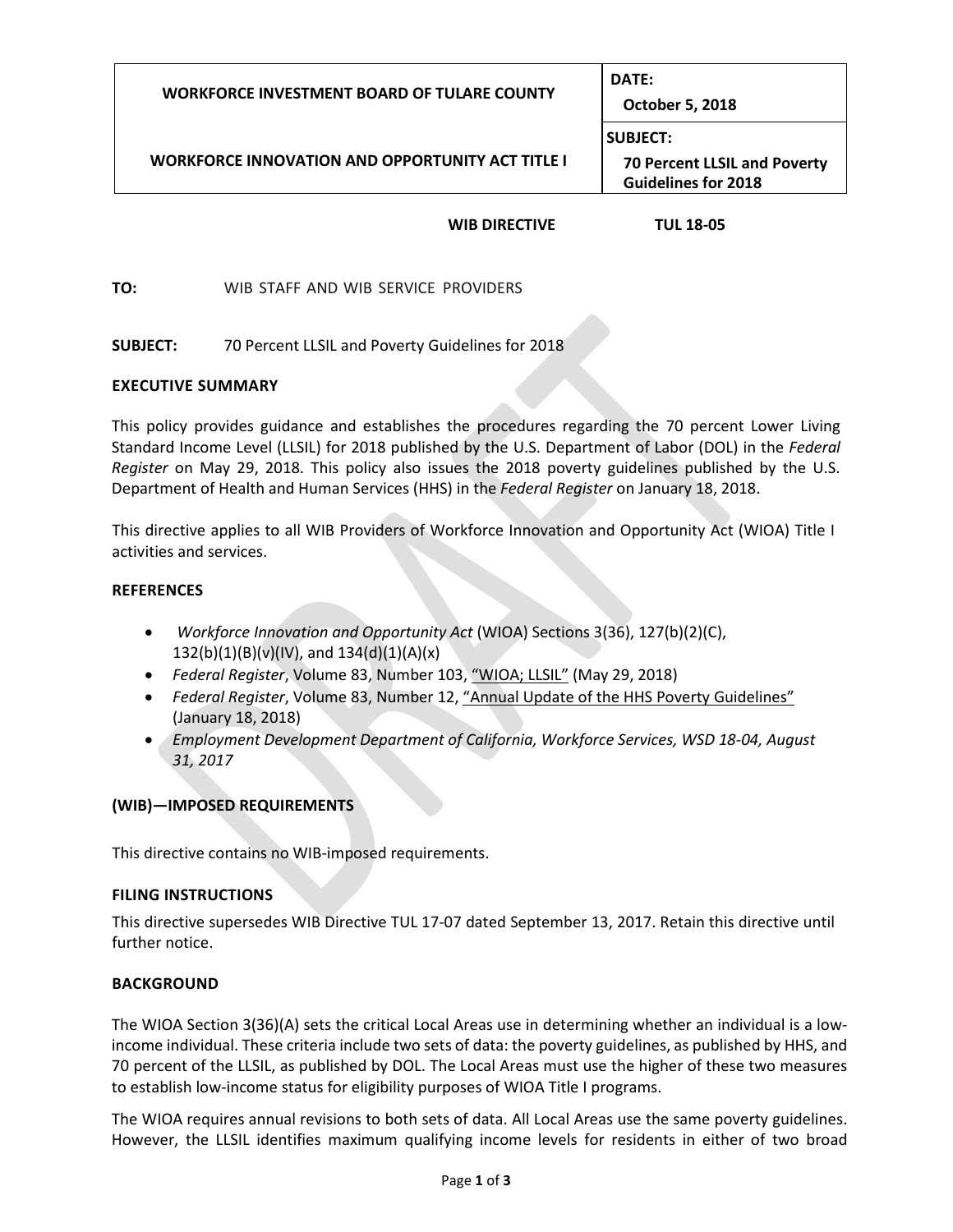geographic designations: metropolitan and non-metropolitan areas. Metropolitan income levels apply to residents living within Metropolitan Statistical Areas (MSAs) as defined by the Office of Management and Budget. Non-Metropolitan income levels apply to places with populations under 50,000. In addition to the broad metropolitan and non-metropolitan designations, the DOL identifies three MSAs in California that have unique LLSILs; the San Francisco/Oakland/San Jose MSA, the Los Angeles/Riverside/Orange County MSA, and the San Diego MSA.

#### **POLICY AND PROCEDURES**

The Tulare County 70 Percent LLSIL and Poverty Guidelines for 2018 is attached to this directive (Attachment A). Use the highest of either the 70 Percent LLSIL or Poverty Guidelines for the appropriate family size to determine low-income status. A comparison of the applicant's actual family income during the six-month income determination period with the six-month figures on the chart enables the reviewer to immediately determine income status.

The WIB policy on the Self-sufficiency Level for Tulare County can be found in WIB Directive WIBD-10-10.

#### **ACTION**

Notify all affected staff of the changes to the LLSIL and poverty guidelines in this directive.

#### **INQUIRIES**

Please direct inquiries regarding this directive to the WIB at (559) 713-5200.

Adam Peck Executive Director

ATTACHMENT A: Tulare County 70 Percent LLSIL and Poverty Guidelines for 2018

AP:DL;